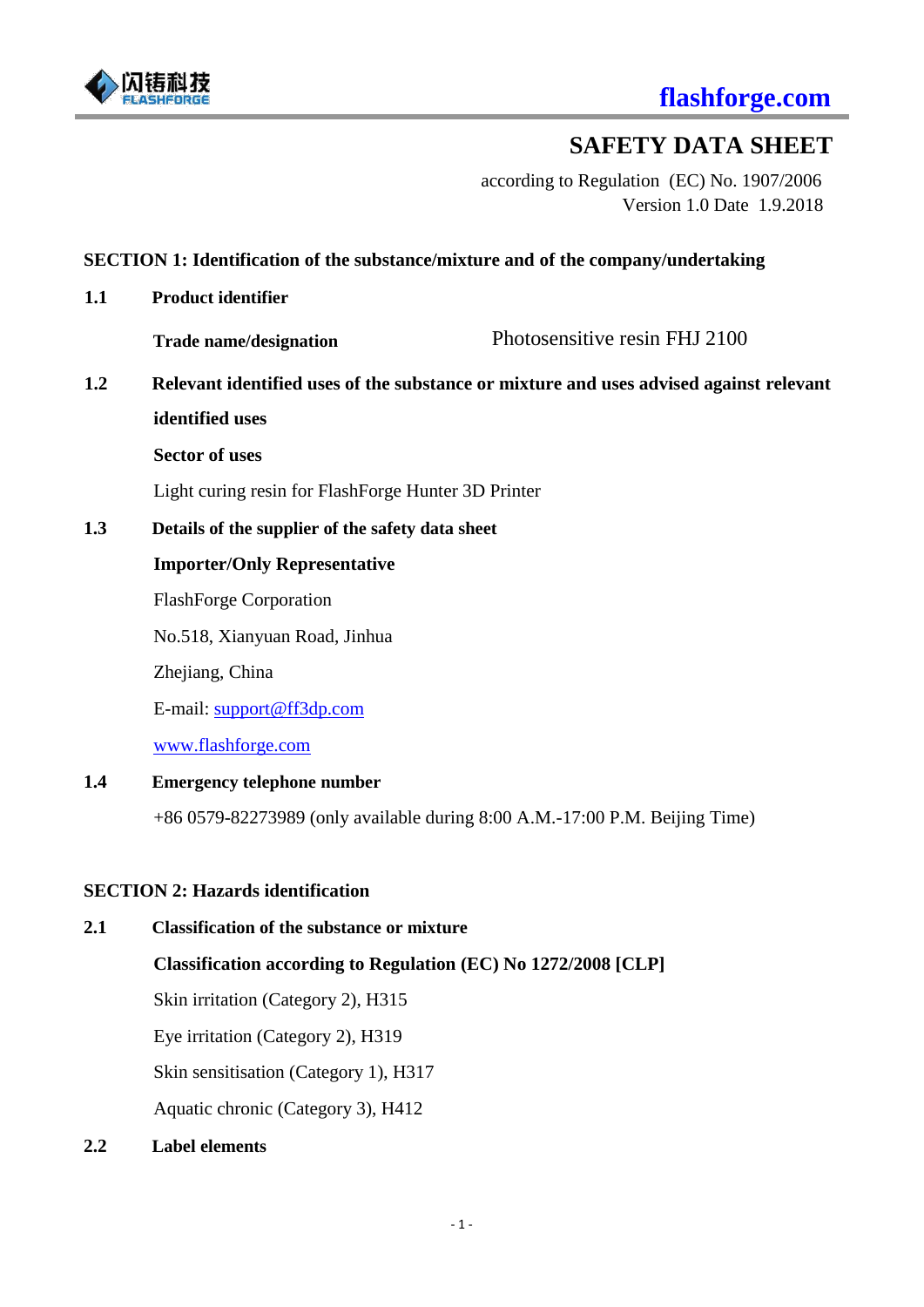

## **Hazard pictograms**



**ffGHS 07 GHS 09**

#### **Signal word**

Warning

#### **Harzard statements**

H315 Causes skin irritation.

H317 May cause an allergic skin reaction.

H319 Causes serious eye irritation.

H412 Harmful to aquatic life with long lasting effects.

## **Precautionary statements**

#### **General**

P101 If medical advice is needed, have product container or label at hand.

P102 Keep out of reach of children.

#### **Prevention**

P261 Avoid breathing dust/fume/gas/mist/vapours/spray.

P280 Wear protective gloves/protective clothing/eye protection/face protection.

## **Disposal**

P501 Dispose of contents/container to industrial incineration plant.

**SECTION 3: Composition/Information on ingredients**

| <b>Hazardous Ingradients</b> | CAS No.                  | $\%$ w/w   | <b>Classification</b>                        |
|------------------------------|--------------------------|------------|----------------------------------------------|
| Methacrylic resin            |                          | $20 - 50%$ | Skin Irrit. 2, H315 / Eye Irrit. 2, H319     |
| Acrylated monomer            | $\overline{\phantom{m}}$ | $30 - 60%$ | Skin Irrit. 2, H315 / Eye Irrit. 2, H319     |
| Photoinitiator               |                          | $1 - 8\%$  | Skin Sens. 1, H317 / Aquatic Chronic 4, H413 |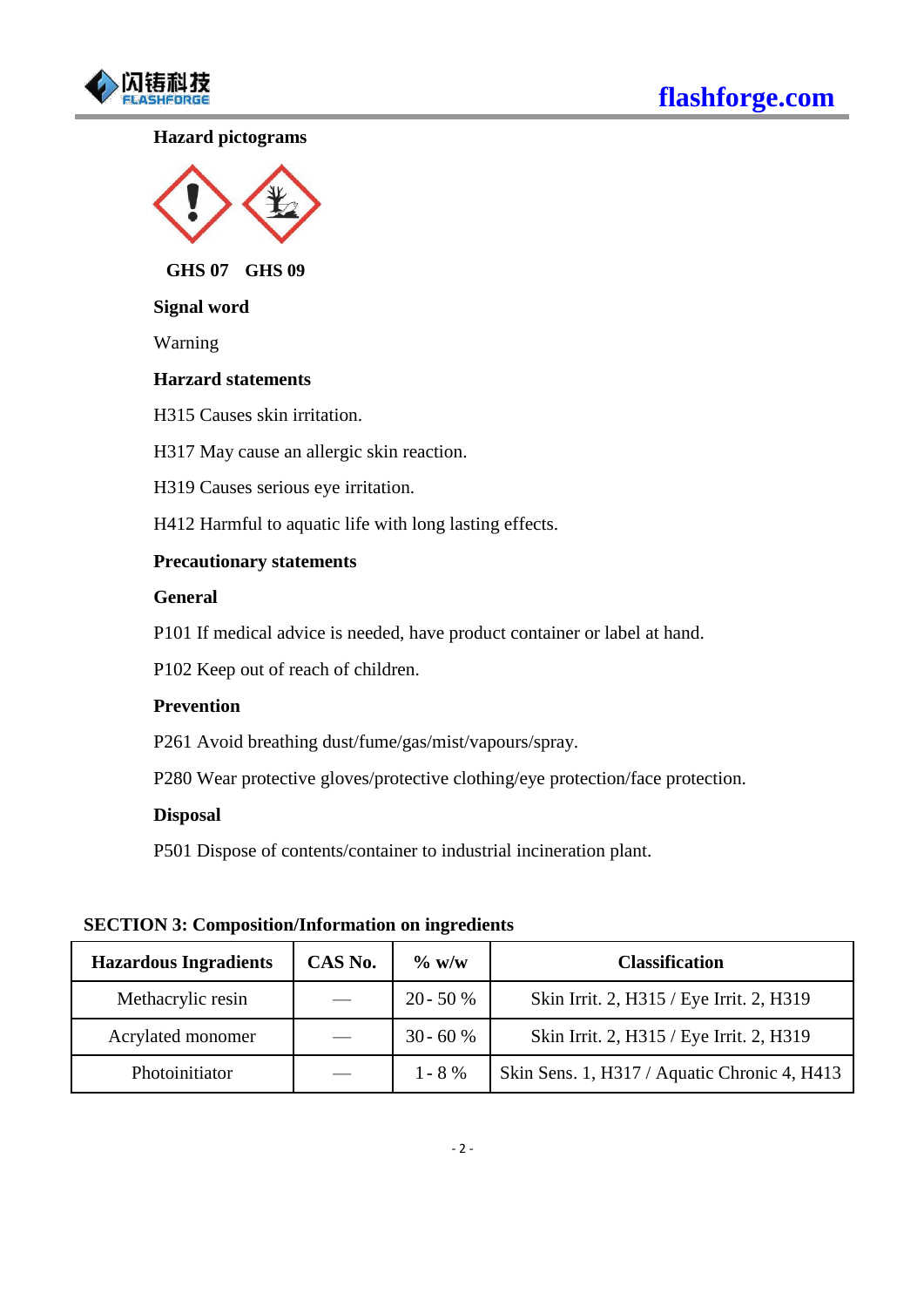

#### **SECTION 4: First aid measures**

| Inhalation:          | Remove patient from exposure and to fresh air. If breathing is irregular or |  |  |
|----------------------|-----------------------------------------------------------------------------|--|--|
|                      | stopped, administer artificial respiration.                                 |  |  |
| <b>Skin Contact:</b> | Wash immediately with: water and soap.                                      |  |  |
| Eye Contact:         | Irrigate with eyewash solution or clean water, holding the eyelids apart,   |  |  |
|                      | for at least 15 minutes, and consult an ophthalmologist.                    |  |  |
| Ingestion:           | If swallowed, immediately drink plenty of water. Induce vomiting when       |  |  |
|                      | the affected person is not unconscious.                                     |  |  |

#### **Further Medical Treatment**

Symptomatic treatment and supportive therapy as indicated.

#### **SECTION 5: Firefighting measures**

The product itself is not combustible. In case of fire and/or explosion do not breathe fumes.

**Suitable extinguishing media:** Foam, dry extinguishing powder and CO2.

### **Special hazards arising from the substance or mixture**

No data available.

## **Special protective equipment for firefighters**

In case of fire: Wear self-contained breathing apparatus.

## **SECTION 6: Accidental release measures**

Eliminate sources of ignition. Ensure suitable personal protective equipment (including respiratory protection) during removal or spillage.

Do not empty into drains/surface waters/groundwater.

Soak up with inert absorbent material and dispose of as hazardous waste. Keep in suitable,

closed containers for disposal.

## **SECTION 7: Handling and storage**

## **7.1 Precautions for safe handling**

Avoid contact with skin, eyes and clothes. Avoid inhalation of vapour or mist. Keep away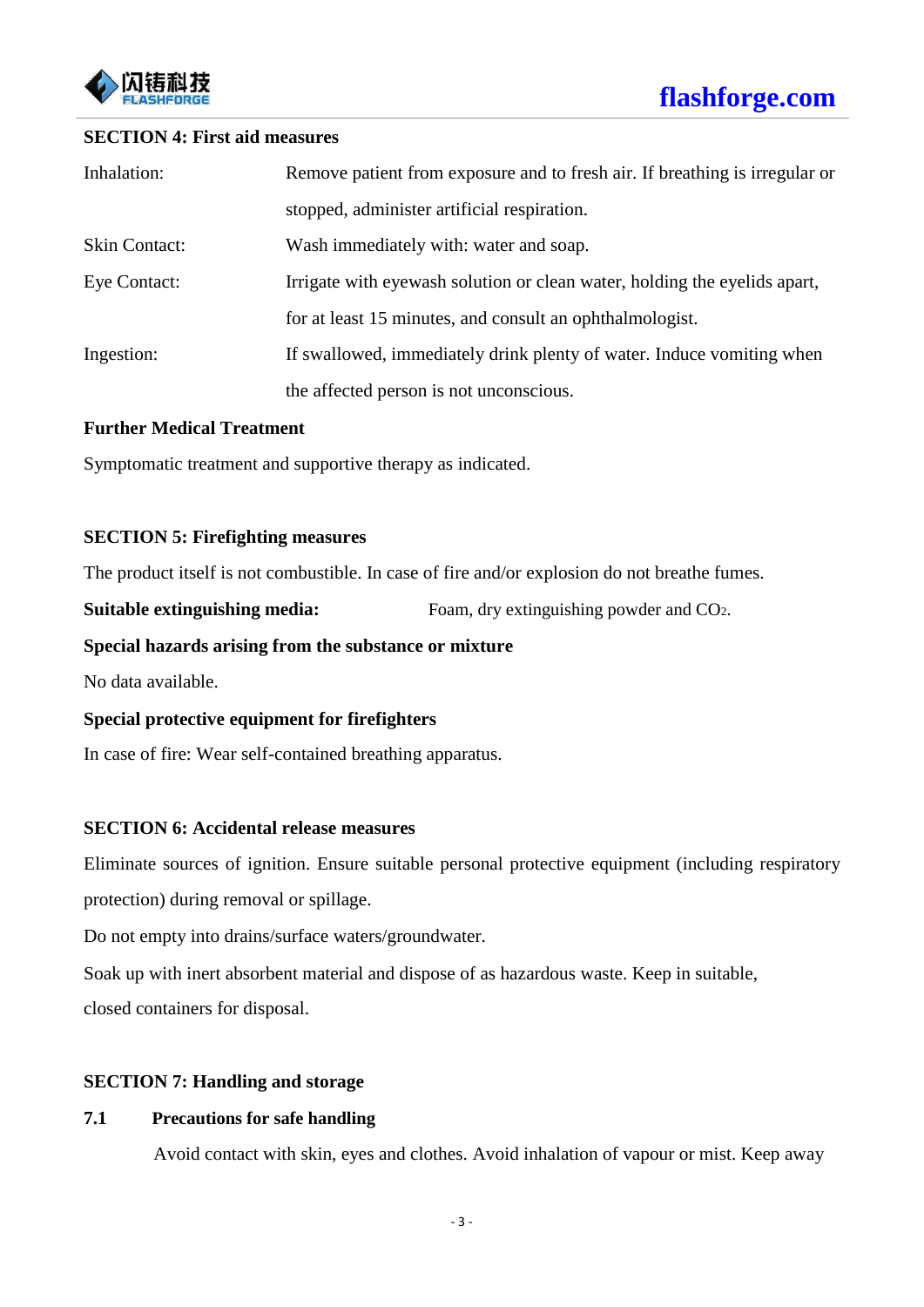

form sources of ignition, food and drinks.

#### **7.2 Conditions for safe storage, including any incompatibilities**

#### **Materials to avoid**

Oxidising agent

Strong alkali

Reducing agent

Alcohols

#### **Further information on storage conditions**

Store in a cool, well-ventilated place.

Recommended storage temperature 5 - 28℃.

Protect against:Light and heat.

#### **7.3 Specific end uses**

No data available

### **SECTION 8: Exposure controls/personal protection**

#### **8.1 Control parameters**

No data available

#### **8.2 Exposure controls**

- Respirators: Wear suitable respiratory equipment if exposed to level above the occupational exposure limit is likely. Use respirators and components tested and approved under appropriate government standards such as NIOSH (US) or CEN (EU).
- Eye Protection: Use equipment for eye protection tested and approved under appropriate government standards such as NIOSH (US) or EN 166 (EU).
- Skin Protection: Handle with gloves. Gloves must be inspected prior to use. Use proper glove removal technique (without touching glove's outer surface) to avoid skin contact with this product. Dispose of contaminated gloves after use in accordance with applicable laws and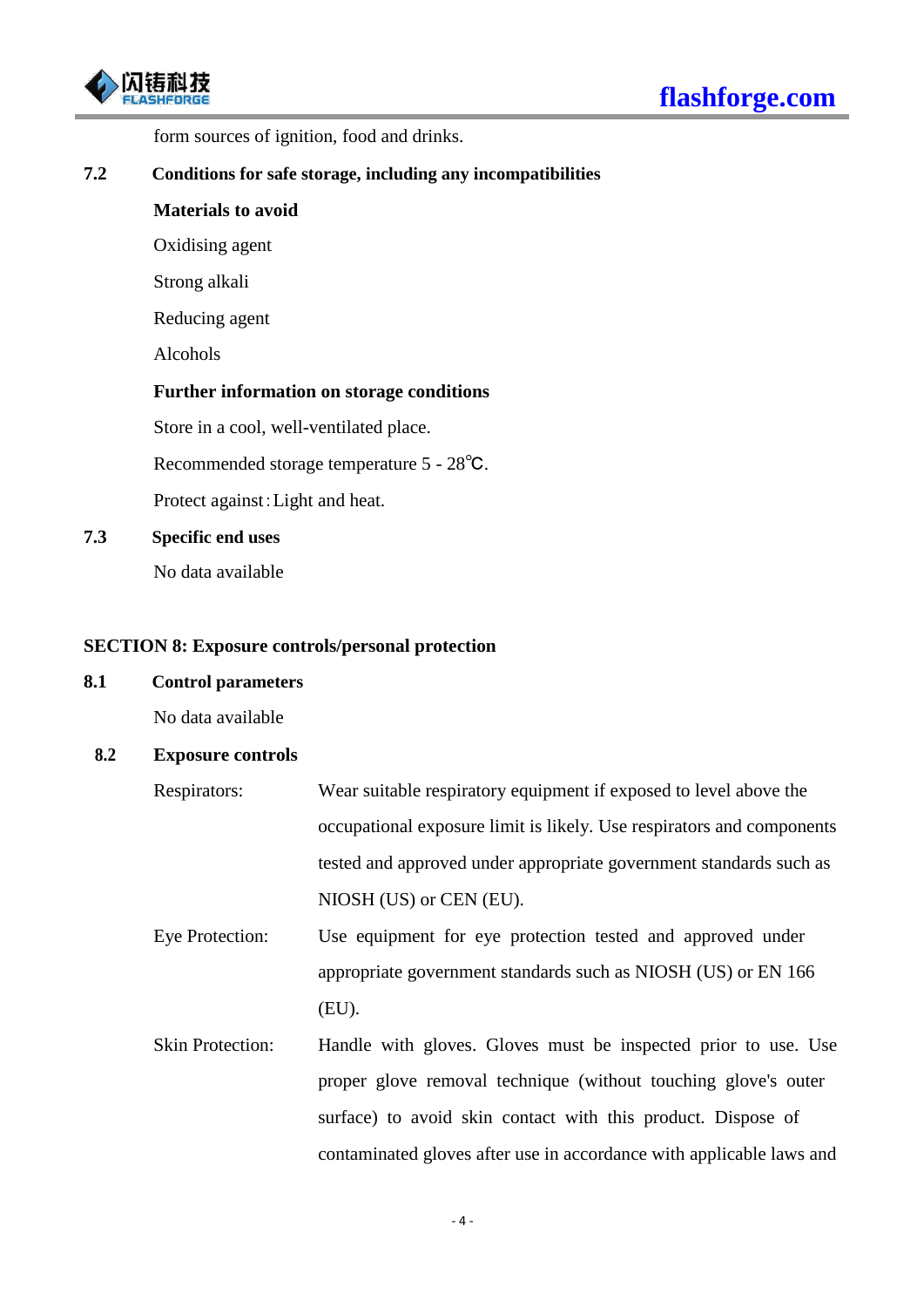

good laboratory practices. Wash and dry hands.

The selected protective gloves have to satisfy the specifications of

EU Directive 89/686/EEC and the standard EN 374 derived from it.

Body Protection: Complete suit protecting against chemicals, The type of protective equipment must be selected according to the concentration and amount of the dangerous substance at the specific workplace.

## **SECTION 9: Physical and chemical properties**

| Appearance            | Green liquid                                     |
|-----------------------|--------------------------------------------------|
| Odour                 | Acrylate                                         |
| pH                    | Not determined.                                  |
| Melting point         | Not determined.                                  |
| Initial boiling point | Not determined.                                  |
| Flash point           | $>105^{\circ}C$                                  |
| Water solubility      | Not soluble.                                     |
| Density               | Not determined.                                  |
| Viscosity             | $150 \pm 50$ cps (25 <sup>o</sup> C, 101.32 kPa) |

## **SECTION 10: Stability and reactivity**

**10.1 Reactivity** No data available.

## **10.2 Chemical stability**

The product is stable under recommended storage conditions.

## **10.3 Possibility of hazardous reactions**

No data available.

## **10.4 Conditions to avoid**

UV-light, sunlight, elevated temperature.

## **10.5 Incompatible materials**

Strong oxidizing agents, reducing agents, peroxides and radical initiator.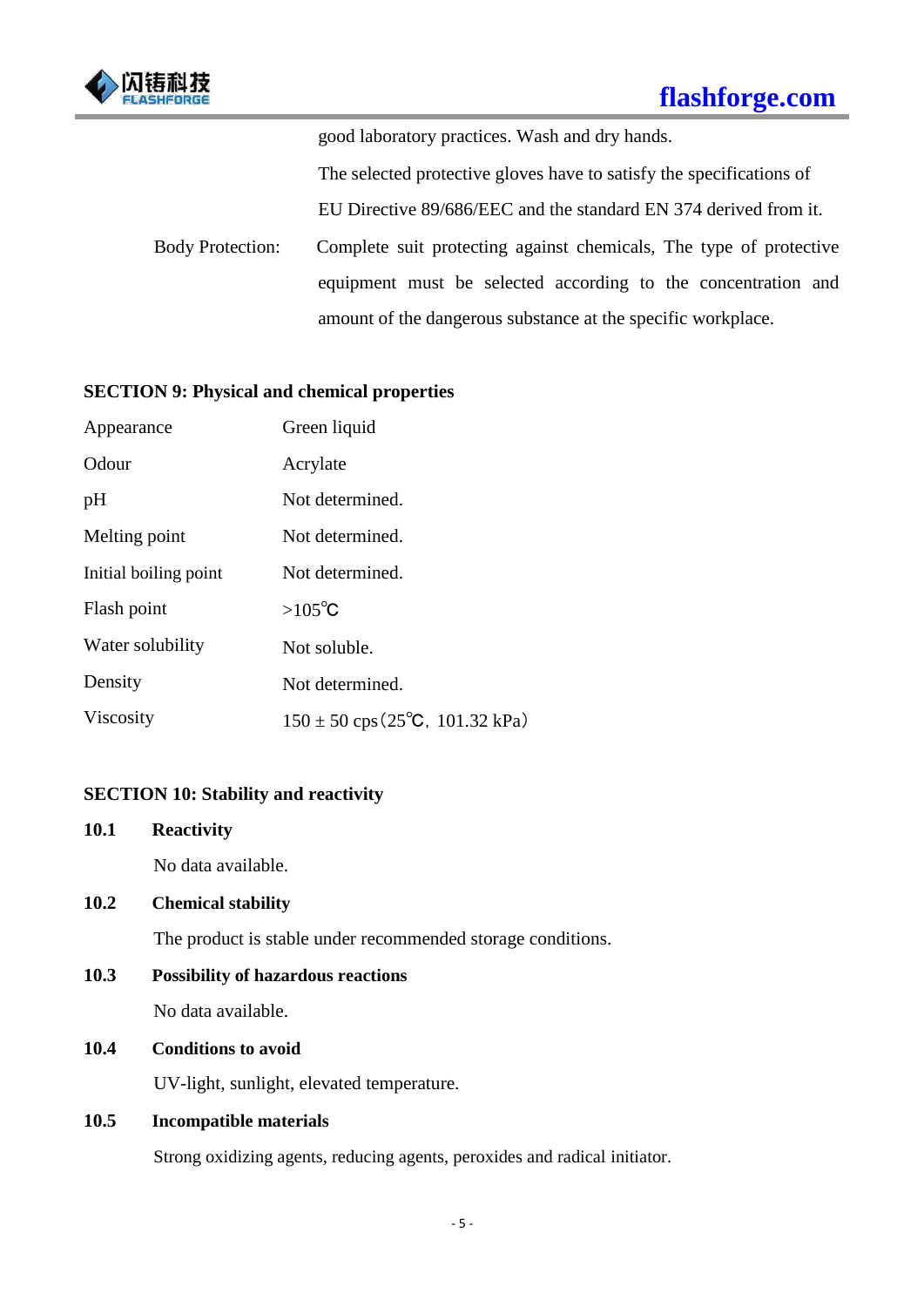

### **10.6 Hazardous decomposition products**

Oxides of carbon when burned.

## **SECTION 11: : Toxicological information**

## **Acute toxicity**

LD50 acute dermal rat:  $>2800$  mg/kg

#### **Eye irritation**

Slightly irritant (rabbit).

#### **Skin sensitisation**

May cause sensitization by inhalation and skin contact.

#### **SECTION 12: Ecological information**

# **12.1 Toxicity**

## **Aquatic toxicity**

| LC50 acute zebra-fish toxicity:      | $>20 \text{ mg/L} (96 \text{ h})$ |
|--------------------------------------|-----------------------------------|
| EC50 acute big water flea toxicity:  | $>300 \text{ mg/L}$ (48 h)        |
| EC50 acute little duckweed toxicity: | $>=200$ mg/L (72 h)               |

# **12.2 Persistence and degradability**

No data available.

## **12.3 Bioaccumulative potential**

Not readily biodegradable (according to OECD criteria)

## **12.4 Mobility in soil**

No data available.

## **12.5 Results of PBT and vPvB assessment**

No data available.

## **12.6 Other adverse effects**

No data available.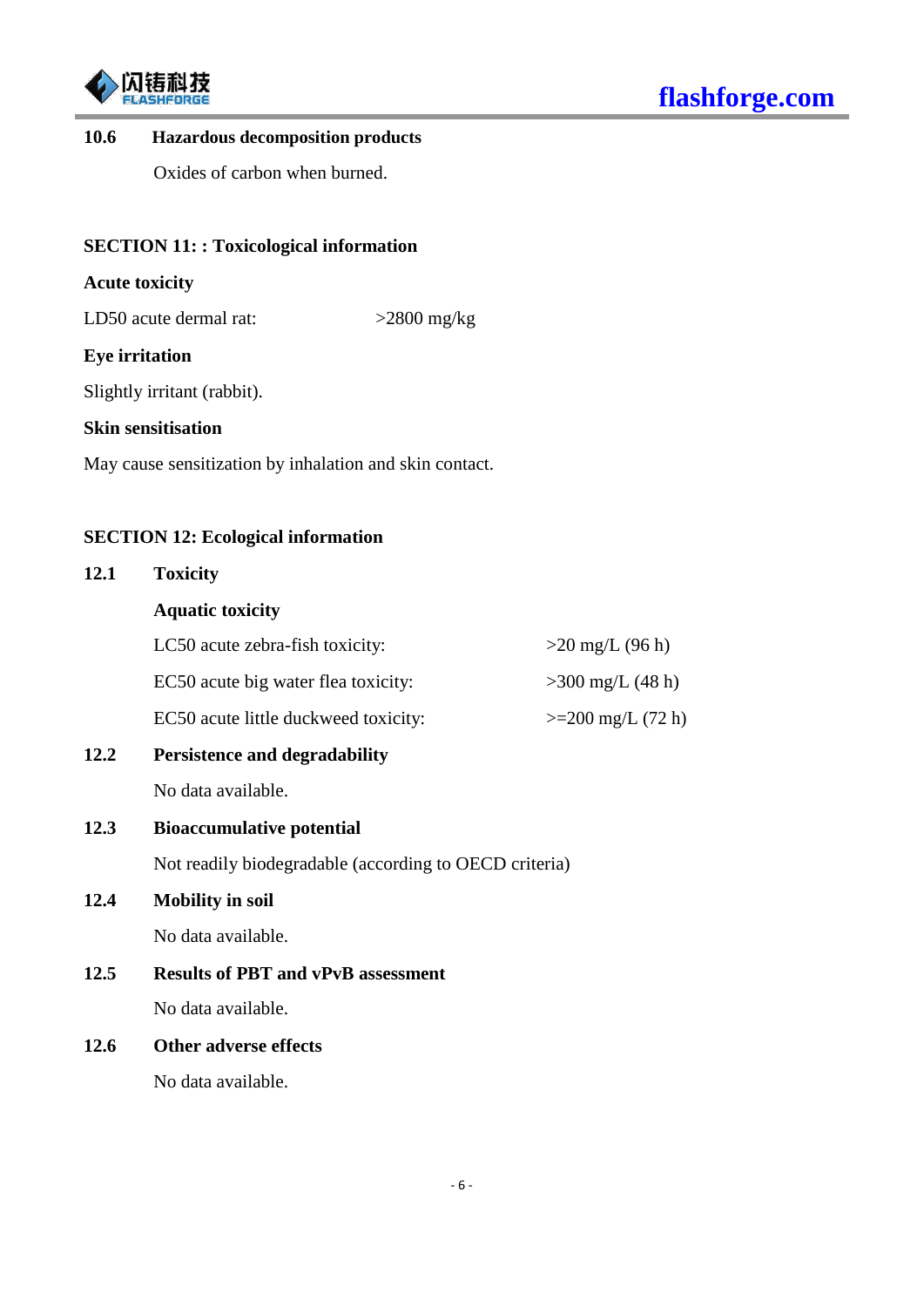

## **SECTION 13: Disposal considerations**

#### **Waste treatment methods**

### **Product**

Offer surplus and non-recyclable solutions to a licensed disposal company.

#### **Contaminated packaging**

Handle contaminated packaging in the same way as the substance itself.

## **SECTION 14: Transport information**

**NO hazardous material as defined by the prescriptions. NO specific regulation for transport necessary.**

#### **SECTION 15: Regulatory information**

# **15.1 Safety, health and environmental regulations/legislation specific for the substance or mixture**

TSCA Inventory list: All individual components of the product are listed on TSCA

OSHA Hazards: Skin sensitizer/irritant

SARA 302: No chemicals in this material are subject to reporting requirements of SARA Title III, Section 302.

SARA 311/312 Hazard Categories: Acute Health Hazard and Reactive Hazard

SARA 313: This material does not contain any chemical components with known CAS numbers that exceed the threshold (De Minimis) reporting levels established by SARA Title III, Section 313.

California Prop. 65 Components: This product does not contain chemicals at levels greater or equal to 0.1 wt% which are known to the state of California to cause cancer.

Pennsylvania Right to Know Components: No components are subject to Pennsylvania Right to Know Act.

New Jersey Right to Know Components: No components are subject to the New Jersey Right to Know Act.

## **15.2 Chemical safety assessment**

Irritant